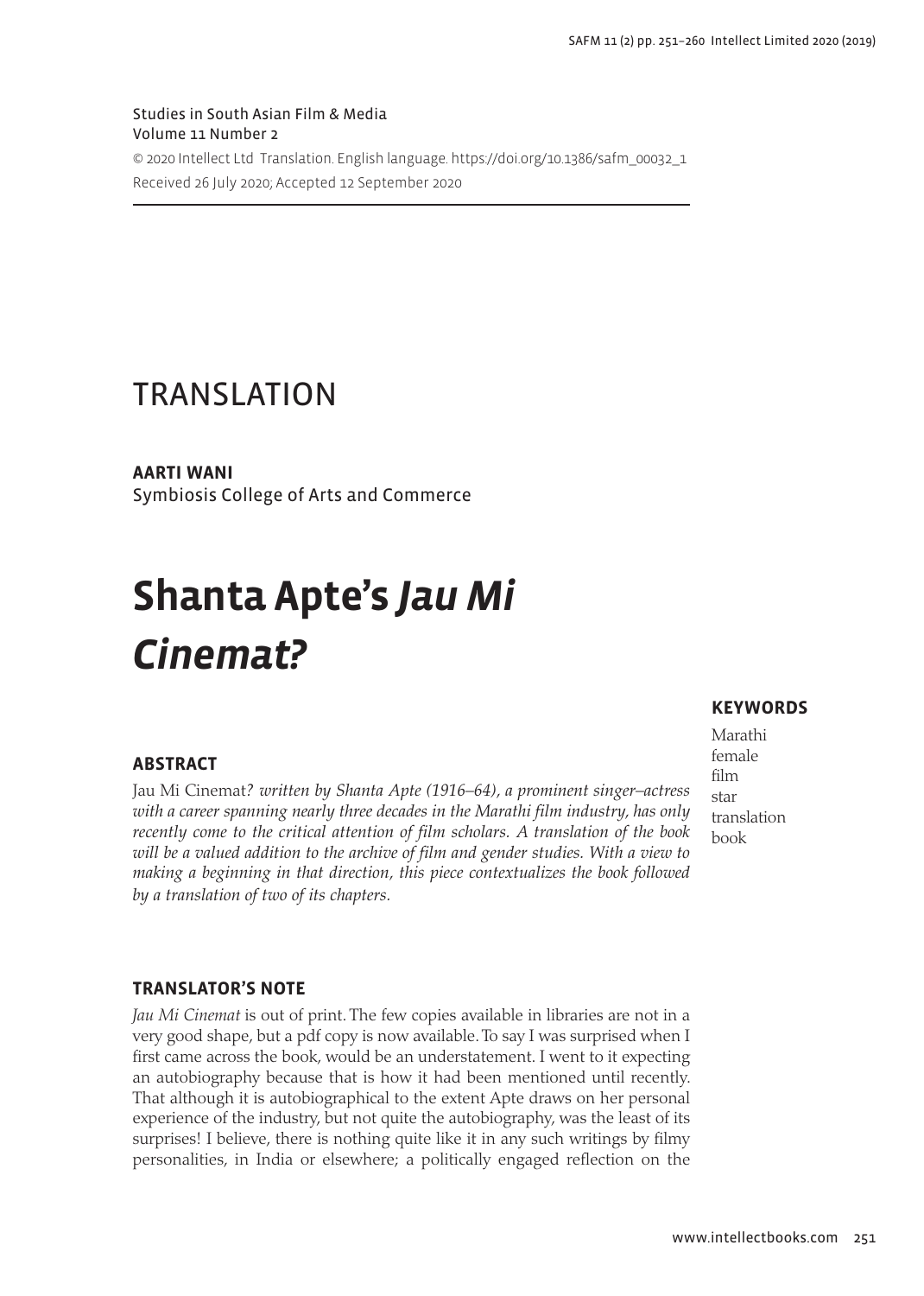- 1. V. Shantaram is considered the doyen of Marathi cinema. Having honed his skills in the legendary Maharashtra Film Company in Kolhapur, he along with his partners, started the Prabhat Company in 1929. A master story teller with a fine grasp of the cinematic, Shantaram is best known today for films that had a socially relevant, progressive message. The rebellious Neera of *Kunku* represented the voice of reason against old patriarchal orthodoxies that were enshrined in the practice of child marriage. *Duniya Na Mane* (Shantaram 1937a) was the Hindi language version of *Kunku* released simultaneously.
- 2. Undoubtedly Apte thought of herself as a writer, even if only one book is available; the last page of *Jau Mi Cinemat?* carries a notice about a future publishing plan announcing four books – *Cinemat Paul Taklyavar* ('On stepping into the film industry'), *Kasa Gaycha?* ('How to sing?'), *Studiotil Mauja* ('Fun at the studios') and *Maze Sukhswapna* ('My sweet dream').
- 3. A book of personal experiences.

4. The Prabhat Film Company was founded in Kolhapur (Maharashtra) in 1929 by the partners V. Shantaram, Vishnupant Damle, S. Fatelal, Keshavrao Dhaiber and Sitaram Kulkarni. In 1933 the company shifted to Pune. Prabhat dominated the Marathi film scene, producing over thirty films, silent as well as talkies, in the two decades following its foundation in Kolhapur. Credited for evolving a uniquely

industry by a film star! Apte is polemical and her sarcasm biting. At the same time there is a conversational familiarity to her polemic. For me, the greatest of challenges was to capture her tone, which is at once acerbic, passionately concerned and intimate. However, like any translator trying to approximate to the texture of the original, one has to stop refining and put it out there!

#### **INTRODUCTION**

Shanta Apte (1916–64) was a prominent singer–actress with a career spanning nearly three decades in the Marathi film industry. She acted in over thirty films and is most famous for her stellar role in *Kunku* (Shantaram 1937b), in which she played Neera, a fiery youngster, who protests her marriage to a geriatric.<sup>1</sup> Shanta Apte was also a writer and it is this writing that is of relevance to the consideration of questions of work and labour in the culture industry; in 1940 she wrote and published a small book titled *Jau Mi Cinemat?* ('Should I join the movies?').<sup>2</sup> Often, referred to as an autobiography or a memoir, it is, in fact, neither. In the brief acknowledgment on the opening page, Apte states that it is written from her own experience – *swanubhavache pustak*. 3 In the course of the first chapter, it becomes evident that it is an attempt to answer a frequently asked question by young aspirants – should I join the movies? My translation of two of its chapters (number 6 and 8), will follow this note that seeks to contextualize the book, which in recent years has started to attract critical attention and intrigue film scholars.

A year before Shanta Apte published *Jau Mi Cinemat*, on 7 July 1939, upset over what she saw as a breach of her contract with Prabhat Company, she staged a protest.<sup>4</sup> Dressed in trousers and T-shirt, she sat and sometimes lay on a bench outside the gate of the Prabhat Studio in Pune, on a hunger strike.

Neepa Majumdar (2015) and Sarah Niazi (2016) have separately and insightfully discussed this event through the lenses of gender, the discourse of respectability, gossip and stardom. Particularly, Majumdar's article throws important light on the connection between Apte's fiery on-screen persona, the strike and her off-screen activist stance, as also on the consistent negative publicity she received post the strike, and its effect on her career. She observes that by striking in such a spectacular manner, Apte drew attention to the fact that actors were workers and employees bound by contracts, a fact normally hidden from public consciousness. More recently, Debashree Mukherjee has read Apte's strike in the context of the 'wide range of similar modes of struggle and defiance in late colonial India' (2020: 26).

Indeed, Apte's rebellious act assumes significance in light of the fact that scholarship has drawn attention to the film industry's practice of highlighting the image of actors as artists and entertainers at the cost of their identity as workers. The attraction and glamour of the film industry and the celebrity culture it produces and benefits from, is predicated on covering the reality of actors as workers. Actors too learn to gloss over the reality of their own labour and position in the hierarchy of the industry. Stars particularly, due to their stature, higher incomes and glamorous images position themselves as free subjects, oblivious to exploitation, disconnected from other actors and unencumbered by the capitalist logic of exchange. Speaking of the ideological processes at work in the production of an actor's identity during the studio era, Danae Clark observes that actors likely felt 'alienated from their fellow workers and from their own labor power and bodies' (1995: 21).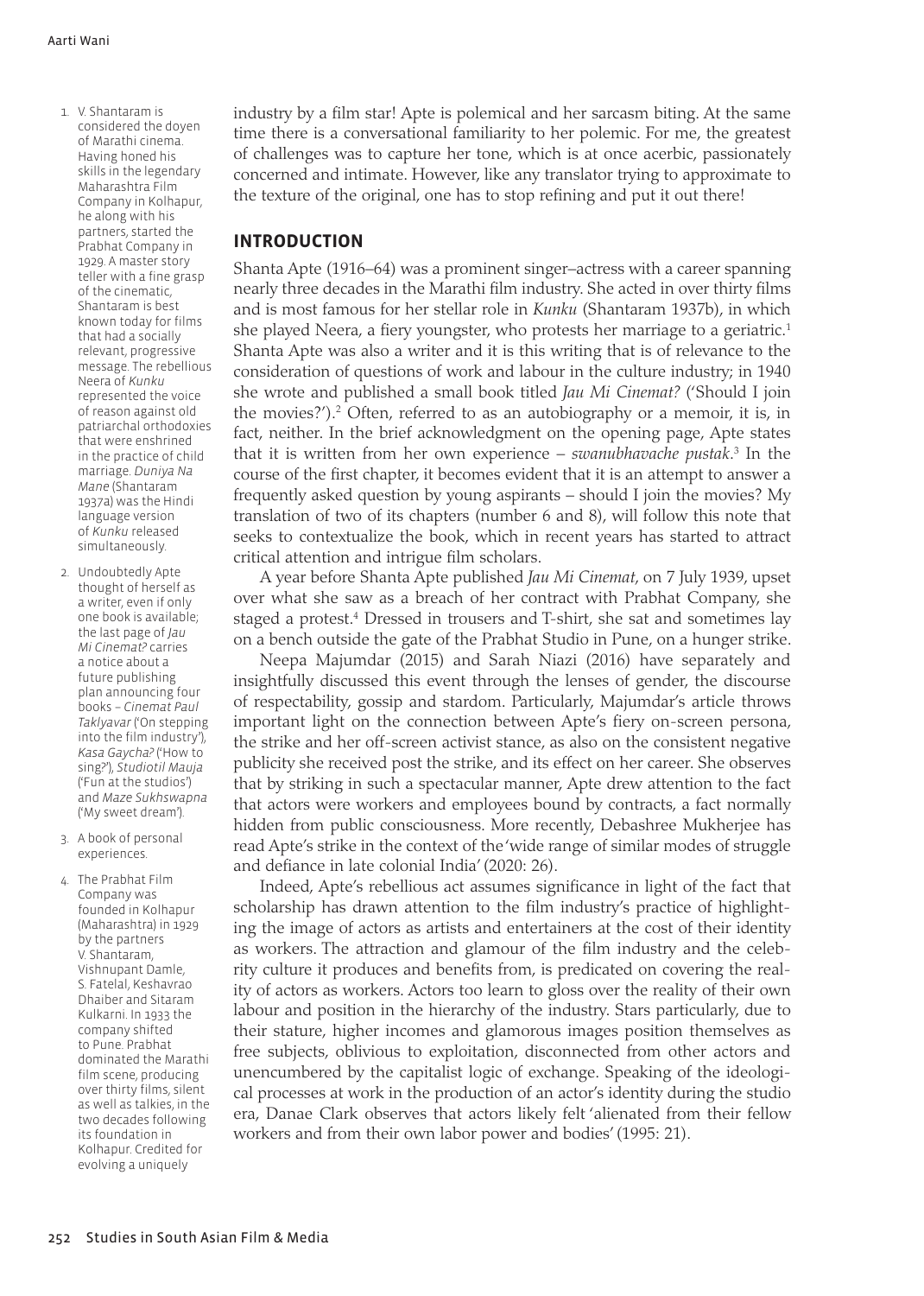

*Figure 1: Photographic still of Shanta Apte from* Kunku*/*Duniya Na Mane *(1937, dir. V. Shantaram). Courtesy of the V. Shantaram Motion Picture Scientific Research and Culture Foundation by Copyright under the Creative Commons.*

Apte's public protest against felt injustice, and more importantly, her book *Jau Mi Cinemat?* mark her as exceptional in this regard. Not only was she under any illusion about experiencing exploitation but her sense of solidarity with her fellow actors is palpable. In its broad contours, this strange little book aims to warn off the faint hearted, the dreamers, as also those with very little singing or acting talent from joining the industry. At the same time, her manner of argument is by weaving the personal with the political. Her starting point is her own experience of entering the industry as a young talented singer with no training or experience of acting. Her reminiscences of her early days – the difficulties, the hardships, the struggles quickly expand into a passionate critique of what she terms the dark lining of the silver screen. Her debut in *Shyam Sundar* (Pendharkar 1932) had left her bitter and disappointed. Significantly, *Shyam Sundar* is considered to be the first Marathi film to complete a silver jubilee. Yet, Apte herself had earned the ire of critics, who wrote off her film career. Apte complains that everyone from directors, to technicians, to actors were grappling with new technology and transition to sound, and that as a young debutant actress she should have been directed to perform for the screen. Instead, she was made to stand still and sing! It is

sophisticated narrative style and cinematic idiom, the Company's contribution to the making of a modern Marathi public sphere is unquestionable.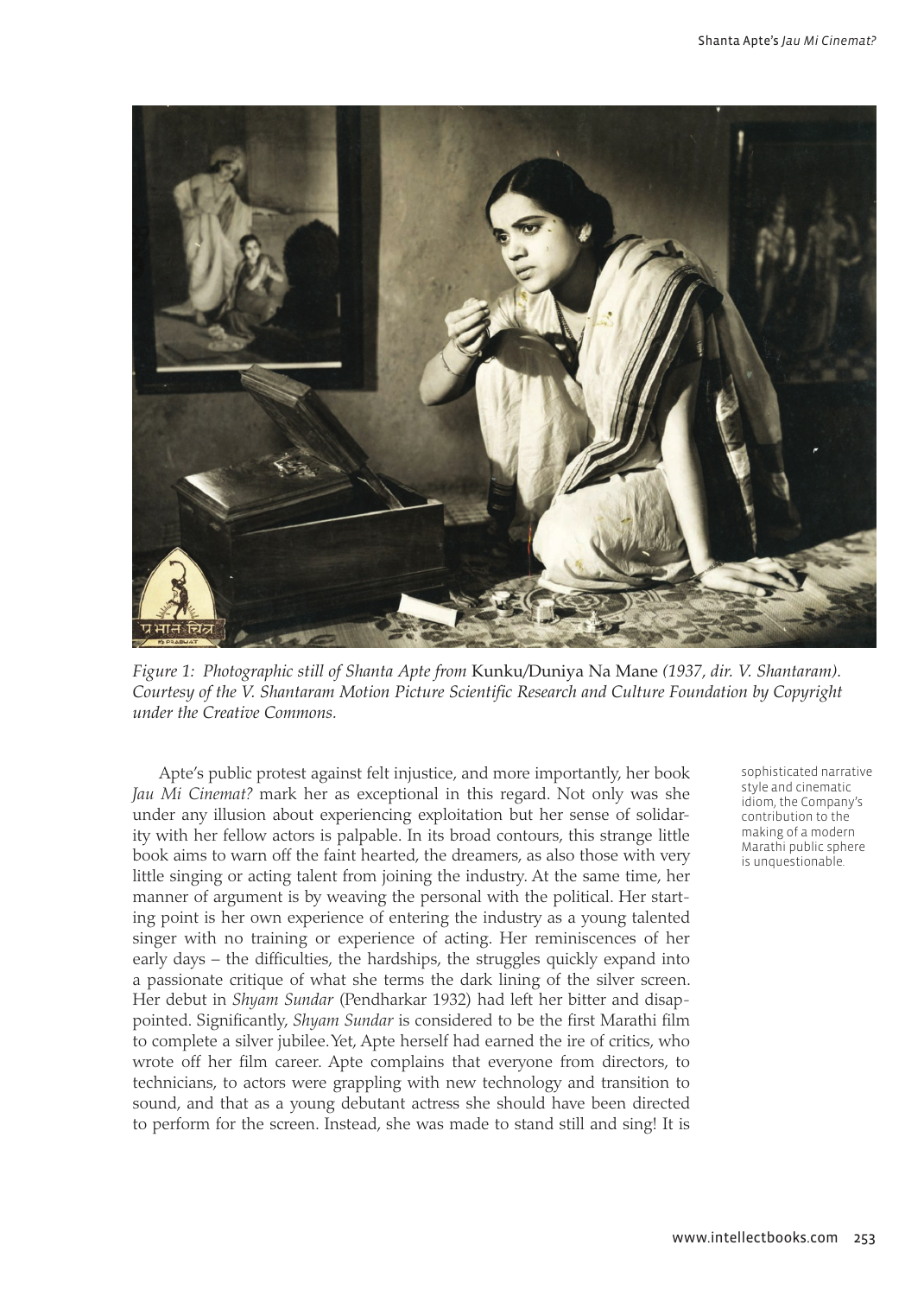5. *Kumarika* means a

Kumarika means a interesting how Apte is able to see her humiliating experience, not as individual failure but as a systemic problem.

> With extraordinary critical acumen, she lays bare the structures of hierarchy, exploitative practices and money power foundational to the film industry. She uses words like 'capitalism', 'oppression', 'workers' rights' and 'rule of money', to lay bare the hierarchy of roles and powers from financiers/ producers, and directors down to various kinds of technicians, artists, scriptwriters, actors and extras. Writing feelingly about the exploitation of child artists and newcomers, she is unsparing in her criticism of the industry that is bound to produce mediocre cinema because it cares neither for art nor the artist but only for profit. She questions the role of advertisers and even the critics who were beholden to their employers in the print media rather than being independent. She bemoans the fact that the audience enamoured of the sparklingly bright images on the silver screen remain blind to the darkness and the struggle behind. Clearly seeing the film industry as part of the larger capitalist economy and aware of the workers movement raging around the world, she says:

Workers against owners, the struggle is on for many years. There have been those who would fight on the side of workers. A new philosophy has emerged. A new politics is taking shape. Yet, the right path is still to be found. Efforts are on to form workers union.

(Apte 1940: 36)

Further, trying to understand the persistence of hierarchies of power in societies despite human efforts to equalize, she states – '[p]ower is not like water that it'll stay level, but rather like smoke – it goes up and up! Maybe the reason for this is human nature itself?' (Apte 1940: 36).

A unique text, *Jau Mi Cinemat*? affords a rethinking of 'the meanings of gender, embodiment, affective labour and human-machine relationship at a critical phase in the career of cinema' (Mukherjee 2020: 24). Thus, even as it is blunt in its criticism of the film industry, it also reveals Apte's own artistic involvement in acting and filmmaking as affording her opportunities not only of paid work and independence but also that of modern self-fashioning. Towards the end of the book, she avers that she doesn't mean to discourage motivated youngsters; nothing is impossible, if you are talented, she insists. The actor must continue to hone her skills; she should eat moderately and exercise for a couple of hours every day. There's no place for complacency and no let-up from hard work. To underscore this point, she takes the example of a scene in *Kunku* that she had found challenging. Interestingly, the scene she cites is not any of the many melodramatic scenes of encounter between her and her old husband, but a scene at the beginning of the film when she has to present herself in front of the man who has come with a marriage proposal. All the work for this scene had to be done by her eyes. She writes:

A *kumarika* had to go and sit opposite the young man, who has come to see her. That was all, but as she sat down, the girl had to glance at the man only once! Which emotions would gather in her eyes? How to bring all that hope in just one look?

(Apte 1940: 81)5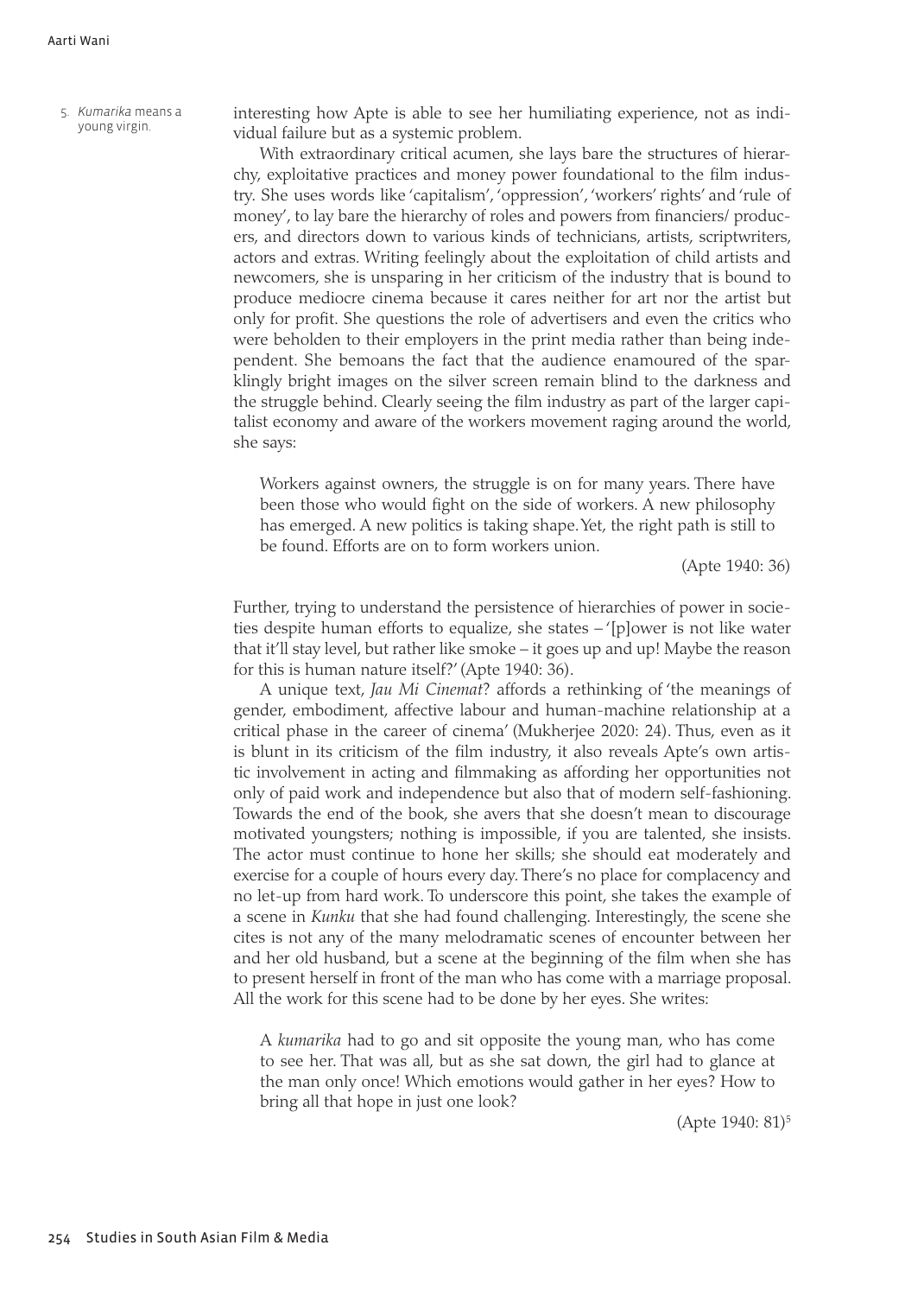Unhappy with her own performance on the sets during the shoot, she recalls rehearsing the scene that evening at home, and performing it in front of her mother until she had perfected it. She goes on to expand on her commitment to her work and her relentless efforts towards perfecting her art. To the aspiring young actors, she advocates a similar commitment, which, she says, will not only ward of disappointments but can also be their weapon against capitalism! She is confident that if actors are hard-working, sincere and become masters of their art and if they are committed professionals, they will succeed in defeating the anarchy of capitalist power!

How should we read this startling promise? Is this professed faith in individual agency, which contradicts her earlier detailed critique of the systemic nature of exploitation in the industry, a narrative exigency of a book addressed to aspiring youngsters, or simply naïve optimism? Be that as it may, what is even more striking in Apte's example is the conduit she creates with her performative body between the studio and the home as she brings her 'work' home. Her dissatisfaction with her own performance in the studio, under the judgemental eyes of the director and others is contrasted with her rehearsal and successful performance in the domestic space under the affectionate and watchful eyes of her mother. Women's access to modernity, on stepping out of their homes to work as professionals and workers in various industries and modern institutions since the beginning of the twentieth century was shaped by the new forms of capitalist exploitation as well as the gendered oppression they endured. Apte's example, which underscores the contrast between a home that enables her performative brilliance and her work place, the film studio, which lacks warmth and is alienating because of the indifference of its patriarchal authority figures is, I suggest, her sharpest insight about the film industry's work ethic and labour practices.

#### **CHAPTER 6**

#### *The Insensate are Superior to the Sentient!*

Actors, actresses and child artists are not even humans for these managers and owners of the film industry! They look on them with the same cool unemotional eye that they have for the props and other materials in the studios. Small mercies, one should say! These people will take care of mined stones; carved woods; and the lanes, gutters and garbage dumps set up for scenes. They are always concerned about the additional expenditure, were these to get spoiled or ruined! They will clean and colour the material needed for a film. Concerned about termites, they'll bring inside a block of wood lying outdoors. Move a gunny bag out of the sun and into the shade, afraid it'll fade. They will also take care of the cats, dogs and the donkeys working in films. But… but their avarice makes them blind to that which is the very soul of films – its beauty, its speaking, singing, dancing lifeblood – the actors! And indeed, what is the need for them to be humanely decent towards this class of people?

When a prospective actor is made to stand in front of them, they scrutinize the person like she was an animal.<sup>6</sup> They will check her voice, check if her body is well proportioned and if her looks are attractive. It's true, they only want to ascertain whether or not the person has qualities befitting an actor. Does the countenance of a wooden statue ever change? Does its shape undergo transformation? Does the sound of an audio machine change? In spite of this, they will give their lives, so to speak, so that these lifeless things remain in a good condition. They take infinite care towards their maintenance. Similarly, 6. This is the only place where Apte uses the feminine form of the third person singular pronoun. Clearly, she does so because of the gendered nature of the oppression she details in this paragraph.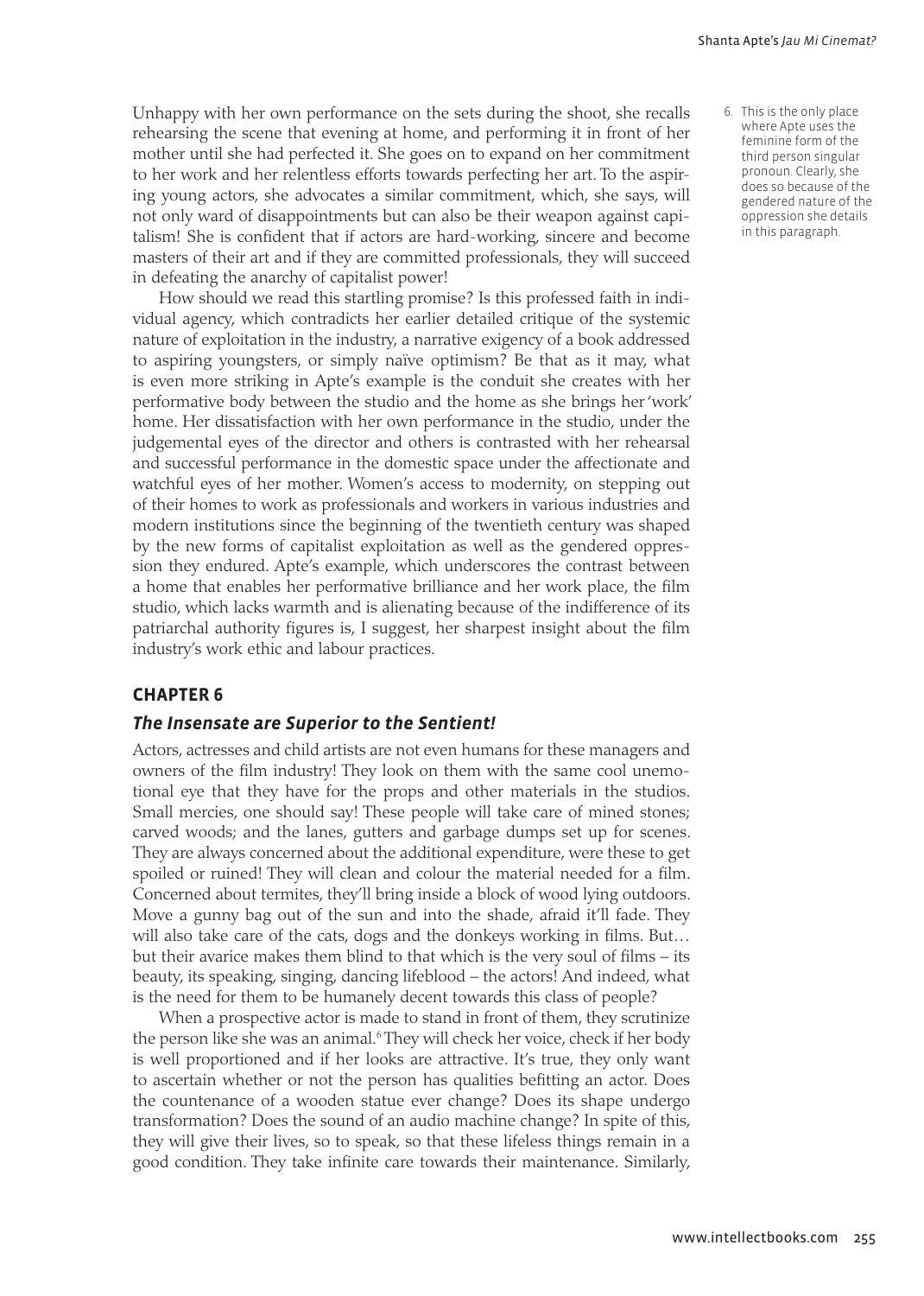actors' qualities are not permanent; they are bound to change. Are we to think that their oblivion towards the reality of these inevitable changes, this transformation is because actors are, in fact, human? How are these luminaries, with their mission of giving life-lessons to the world through the medium of cinema by bringing ordinary lives and views to the screen, so indifferent to the lives of the very people working under them? Shouldn't it be their concern that the voice, bodies of actors and actresses are taken care of? Shouldn't they keep an eye on their diet and exercise? Should they mind the cost, in case there is some expense on this account? Shouldn't film producers be aware of the fact that actors here are not advanced like their western counterparts?

But if they did, how are they the masters? It is crystal clear to their wonton sense of ownership, that they can easily replace these people, these humans, kick them out when they lose their utility! There's no competition between stones and wood, but it's very much there between human beings. If people leave, or die, others will take their place! But if new 'insensate' material is to be made, won't there be considerable expense?

This is capitalism's arrogance, that's what it is! Unfortunately, the country's economy is in such dire straits that merely to make a living, even reputed artists are humiliated into prostrating themselves at the portals of the industry! Then in order to fill their coffers, why won't the industry owners take advantage of such poor needy people? Indeed, if they didn't, how are they the masters? How this godless system of ownership dares to boot the people approaching its doors! Is it so difficult for these masters to comprehend that the people pleading at their doors may not be astute, but are still human beings? Or is it that drunk with power and wealth, their vision is blurred? Whatever the reason, there's no doubt that these masters have become truly insolent!

If you want to see how every word of theirs is imbued with insolence, all you have to do is causally glance at a director's aggressive instructions meted out straight away to an actor.

This is how it goes:

Listen up, mister, if you want to succeed as an actor, firstly, you'll have to forget yourself, that's the main thing. After you forget yourself, you have to become one with the character you are performing, you have to bring alive the character's emotions and transport the audience to the era depicted in the film. That is all you have to do. And in order to do this, you must follow our directions exactly like we tell you. When a film is being shot, you have no idea about what you are doing. That is why we need to give instructions to you, which you must follow and perform accordingly. Do as instructed and your duty is done.

Look at the language! The moment a director gives such instructions to the actor, the actor will no doubt forget himself, sure! That actors are brainless is a common assumption in the film industry. And in case an actor shows signs of having some intelligence, right at the onset, he is sternly warned against using it. Then suppose an actor sincerely follows the instructions of some genius director to the tee, but in the end fails to impress the audience, the blame will fall on him! And the director? The director stays hidden, behind the screen.

The unfortunate thing is that in most companies, stupid men have occupied positions as directors or as other important administrators only because of their connections with the owners. If an actor or an actress has to succeed, an able director, a strong story, good sound recording and flawless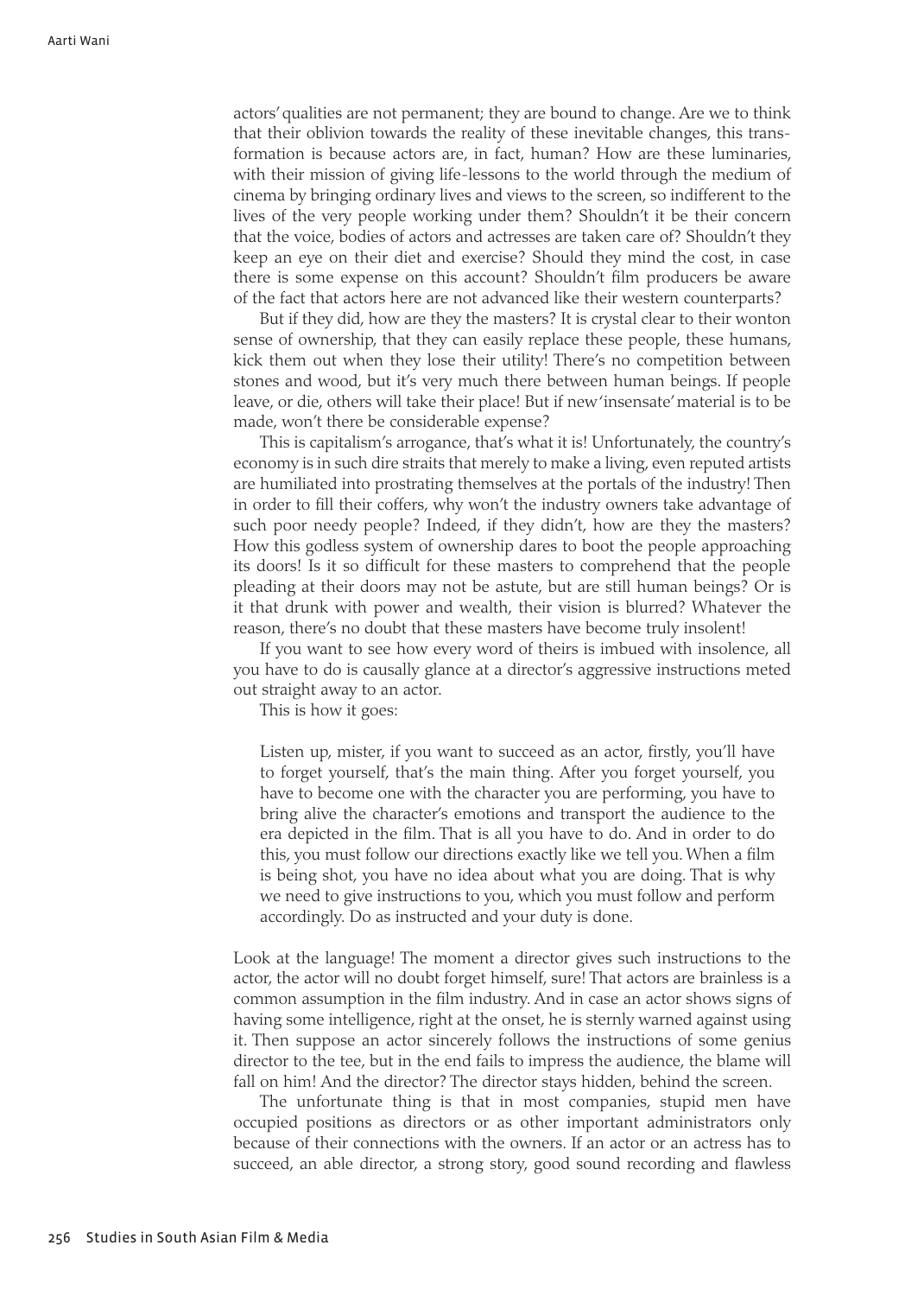cinematography are a must. If an actor wants to mobilize his hard-earned talent and creativity in a way that he is able to please his audience with the intensity of his performance, it's absolutely essential that the above mentioned four cornered frame-work is in place. Only then he might have a chance at success. I say 'might', because what if there are no good people manning the areas of direction, scriptwriting, sound recording and cinematography? What if all these people are there only due to their connections? And on top, what if they turn out to be a bunch of crooks? Good, talented artist are bound to fail!

It is not that an especially cruel treatment is reserved for successful actors in order to keep them in bounds. However, it is true that efforts are on all the time to undermine accomplished actors. What if they acquire a reputation for being intelligent? What if the audience is mesmerized by the magic of their performance? Wouldn't it mean increasing their wages? Won't they be poached by other companies offering higher pay?

Indeed, it is not the case that people who exercise such cunning are unable to discern quality. However, discernment is of value only if it goes hand in hand with kindness and generosity. But when it comes to generosity, they are completely bankrupt!

This greedy lot doesn't have the business acumen to understand that you need to spend money to earn twice as much. Their tendency is to skimp, to starve artists and line their pockets. Because of such sickening avarice, there are instances of many intelligent, competent actors and actresses being driven to despair and penury. Their lives have been destroyed. Essentially, it is the policy that come what may, even if actors suffer, they shouldn't be allowed to become too big for their boots. If a film makes hitherto unimagined amounts of money because of an actor's superlative performance or some other qualities, shouldn't he be given credit for its success? But this is precisely what owners don't agree to. It is such policies that destroy the lives of many actors…

#### **CHAPTER 8**

#### *Dystopic City*

…In this murky film industry, there is such scheming, such conspiracies and antagonisms! Everyone, actors and actresses playing main roles as well as child artists are susceptible to its machinations. There's no saying when and who will become its next victim. In this situation, it doesn't take much time for actors and actresses, who entered the industry with such aspirations, such hopes in their hearts, to be faced with the reality of all their dreams going up in smoke. It comes as no surprise then, when some gullible soul gives in to frustration and despair and contemplates suicide. Afterall, they want to live a life worthy of being called human. It's true that life is for living. But on taking birth, if you do something worthwhile, only then can it be called life! To live without a purpose is no living at all. Even a flea infested dog knows to live and does so with exemplary stubbornness until he is dead. Human beings have breath, but they also have minds. The mind can be proud of accomplishments, conceited about intelligence. It is this pride, this conceit of intelligence, accomplishments that is murdered when contracts are signed, and then on actors and actresses are compelled to go on working, holding their dead minds close to their breasts! Actors and actresses are just intelligent, speaking, laughing animals, that's all! In this film industry, they have no more value than that.

The liquor store owner sells alcohol to people, makes brutes of them, all for the sake of his business. The butcher in Bandra knifes the cow, only for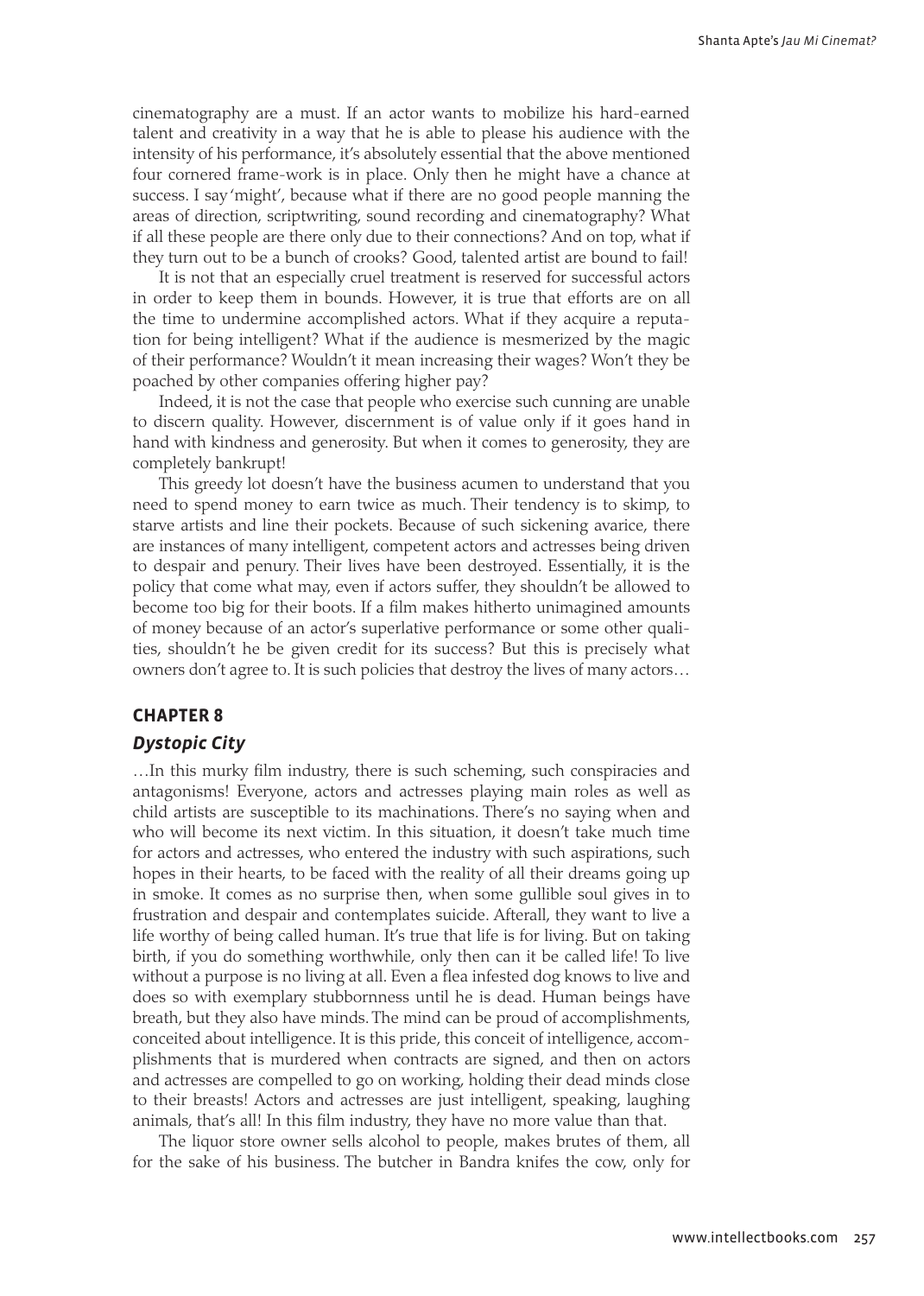the sake of a living. Because they must live, fill their bellies, prostitutes have to sell themselves. But the bigwigs in this topsy-turvy film industry are not struggling to fill their bellies. Indeed, they have huge stomachs and a bigger hunger. Their stomachs need to digest motorcars worth thousands and fivestoried buildings in Mumbai. Is there any difference between them and liquor sellers and butchers?

There's a difference. At the most it'll be said that a liquor seller or a butcher is involved in an inferior business. But what about the conduct of film producers? Which adjective will appropriately describe their behaviour?

Every day, they self-promote through newspapers, bragging about their lofty plans and ideals regarding service to the people, people's education, industrial development etcetera, etcetera. Are they really capable of educating the populace, of effecting industrial growth? Truth of the matter is, highly cultured people are not yet involved in this industry. As yet, the conditions here are not such that an atmosphere of friendliness, empathy, warmth can exist. The reason is that the people who own this business are not truly liberal. Neither are they aware that there are certain ethics of business and trade. They don't know that they have certain obligations towards society, towards the nation and that it is their responsibility to fulfil them. They are involved in transactions worth crores of rupees. Huge amounts of our nation's wealth are invested in the business, and the public too supports it with its small contributions. That is why it is imperative that some responsible leaders or the government take steps toward legally regulating these companies. Such regulation has become the need of the hour.

What efforts have been taken by the managers and owners of film companies to improve actors' efficiency or to afford greater stability to their lives? Is it not their responsibility to ensure that their health is taken care of, that they get acting lessons and singing practice? Shouldn't they provide a library, so that actors become knowledgeable? Isn't it their responsibility to arrange for equipment for exercise and sports and many other things needed for actors' well-being? Till date, no one in any film organization has made any such provision. Neither do I see any sign of it materializing any time soon. This is the bleak reality of the dark film city.

It is painful to see the plight of actors. Their enthusiasm, their confidence is systematically destroyed here. They are alienated from their personal life. All in all, their whole life can be shattered. And the unfortunate thing is, their plight has not come to anyone's notice, neither has anyone inquired about their problems. Apart from one or two companies, in most companies in Hindustan, people don't get paid for months together. Reposing their faith in the future, the poor actors buckle up and continue working. Additionally, the Damocles' sword of reduction also hangs over their heads in some companies. Just as workers are exploited in industrial hubs and big industries in Hindustan, actors too are being exploited in a similar fashion. There, the workers and their leaders will fight for their rights, but who will give voice to the suffering of the people in the film industry?

Someone has to put forth actors' issues before the public, and there's a reason why this has become urgent. An organization specific to Maharashtra called Maharashtra Film Federation is in the making. It's not really my concern, even if it is formed, whatever its cost-benefit! But I do want to forewarn that such an organization will prove extremely detrimental to actors. Presently, if an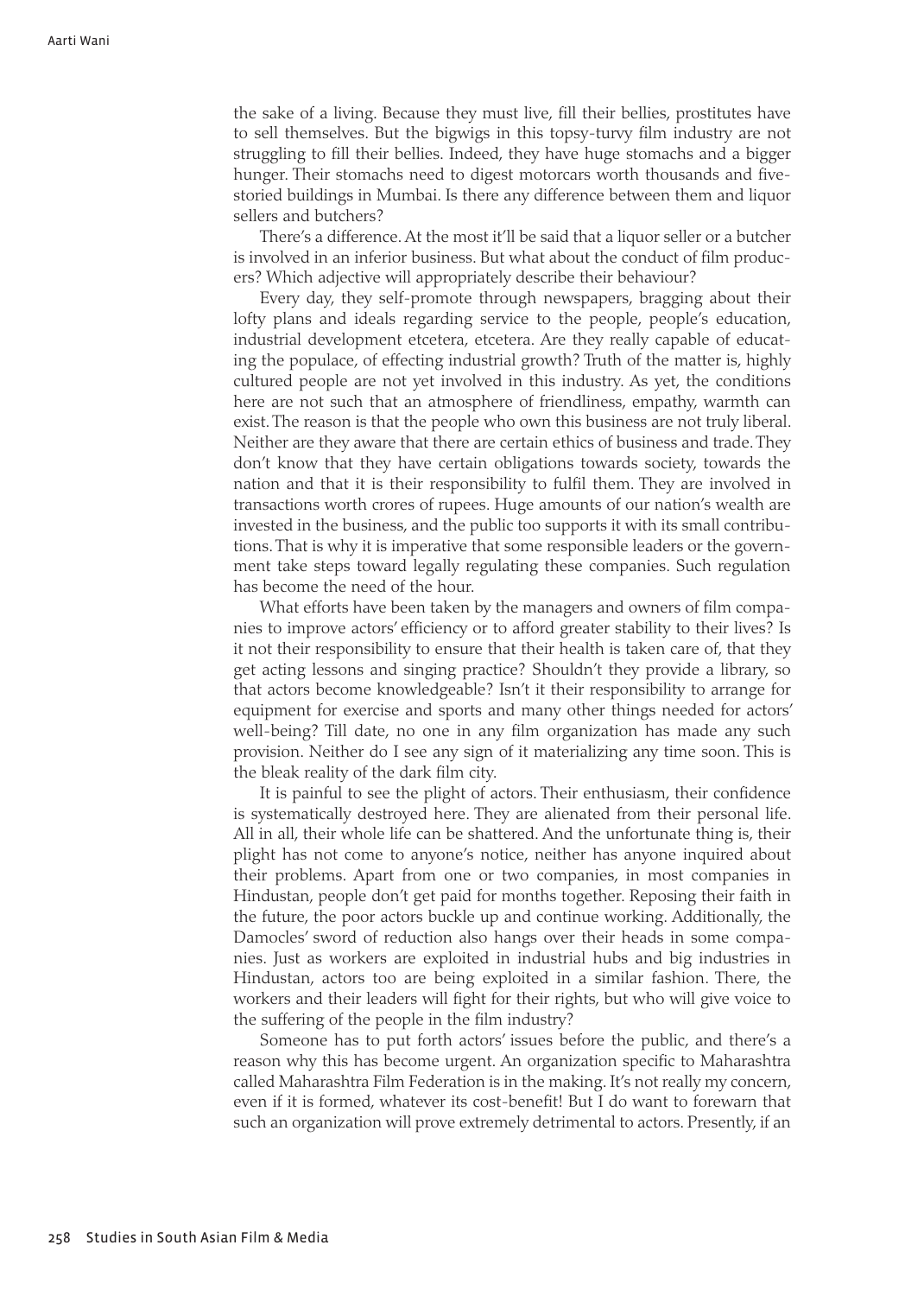ordinary actor leaves his job, he is unable to find work with another company without a testimonial from the previous company. Besides, owners of the earlier company throw their weight around to ensure that the actor doesn't get work elsewhere. Now many owners and producers of these film companies are backing this so-called 'federation'. I have no doubt that attempts will be made by this organization to completely destroy or demolish actors as a class. In this manner, these great benefactors of film art, these people, who pretend to be concerned about enlightening and serving the populace, will come together and impinge upon actors' right to live with dignity. Owners are against actors; once these opposing camps are entrenched, then actors will have no option but to accept permanent subjugation. If this scheme of theirs is to be opposed, if their ignoble intentions and treacherous plotting is to be defeated, then it is absolutely necessary that actors overcome their lethargy and indifference and build their own organization. I want to caution them that only if they organize, will they be able to live a life of dignity, failing which enslavement and a dog's death will be their lot.

Is this murky film world, in fact, *Muglaii?*<sup>7</sup> Is this the slaughterhouse of Bandra? Is this seeming *Indranagari,* actually hell?<sup>8</sup> Is this some inhuman mechanical dystopia that's an elaborate conspiracy to exploit the poor?

I am aware that these questions would have risen in the minds of some readers after having read my description of the film industry. Some people may wonder if my narrative is excessively melodramatic, just like the films, which often use techniques of exaggeration and gaudy spectacle in order to communicate their massage clearly. But this narrative is not melodramatic. There's in fact no exaggeration in it. Indeed, I should have used even stronger language to enumerate this reality, but I refrained from doing so. All I want to say is, sincere aspiring actors and actresses should understand the real nature of the film industry; parents should think twice before sending their children to this hell; and educated youngsters should be very careful in this place.

#### **REFERENCES**

- Apte, S. (1940), *Jau Mi Cinemat*? ('Should I join the movies?'), Bombay: Shanta Apte Concerns.
- Clark, D. (1995), *Negotiating Hollywood: The Cultural Politics of Actos' Labor*, Minneapolis, MN: University of Minnesota Press.
- Mujumdar, N. (2015), 'Gossip, labour and female stardom in pre-independence India cinema: The case of Shanta Apte', in C. Gledhill and J. Knight (eds), *Doing Women's Film History: Reframing Cinema, Past and Futures*, Urbana-Champaign, IL: University of Illinois Press, pp. 181–92.
- Mukherjee, D. (2020), 'Somewhere between human, nonhuman and woman: Shanta Apte's theory of exhaustion', *Feminist Media Histories*, 6:3, pp. 21–51.
- Niazi, S. (2016), '*Teen Deviyan*: The Prabhat Star Triad and the discourse of respectability', Sahapedia, [https://www.sahapedia.org/teen-deviyan](https://www.sahapedia.org/teen-deviyan-the-prabhat-star-triad-and-the-discourse-of-%E2%80%98respectability%E2%80%99)[the-prabhat-star-triad-and-the-discourse-of-%E2%80%98respectabilit](https://www.sahapedia.org/teen-deviyan-the-prabhat-star-triad-and-the-discourse-of-%E2%80%98respectability%E2%80%99) [y%E2%80%99.](https://www.sahapedia.org/teen-deviyan-the-prabhat-star-triad-and-the-discourse-of-%E2%80%98respectability%E2%80%99) Accessed 15 August 2020.

Pendharkar, B. (1932), *Shyam Sundar*, India: Saraswati Cinetone.

Shantaram, V. (1937a), *Duniya Na Mane*, India: Prabhat Films.

Shantaram, V. (1937b), *Kunku*, India: Prabhat Films.

- 7. *Muglaii* refers to the period of the Mughal kings, a time of untold oppression in Marathi popular imagination.
- 8. *Indranagari* is the city or the court of god Indra, often associated with wealth and luxury.